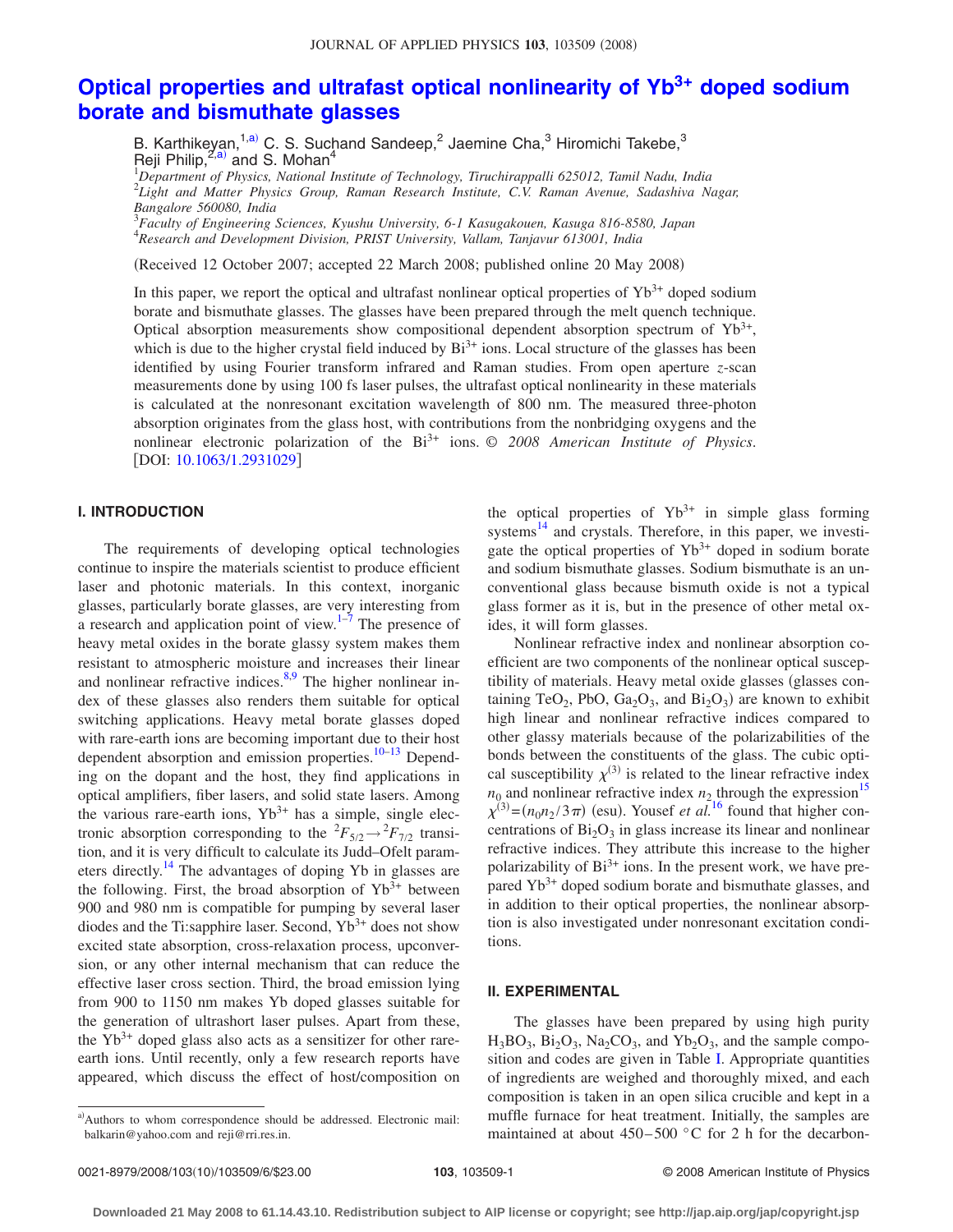<span id="page-1-0"></span>TABLE I. Glass composition (in wt %) and glass codes.

| Glass code      | Composition                           |  |  |
|-----------------|---------------------------------------|--|--|
| FM1             | $19Na_2O-80B_2O_3-1Yb_2O_3$           |  |  |
| FM <sub>2</sub> | $19Na_2O-60B_2O_3-20Bi_2O_3-1Yb_2O_3$ |  |  |
| FM3             | $19Na_2O-40B_2O_3-40Bi_2O_3-1Yb_2O_3$ |  |  |
| FM4             | $19Na_2O-20B_2O_3-60Bi_2O_3-1Yb_2O_3$ |  |  |
| FM5             | $19Na_2O-80Bi_2O_3-1Yb_2O_3$          |  |  |

ization of sodium carbonate and the decomposition of boric acid, and then, the temperature is raised and maintained at 1050 °C for 1–2 h. The crucibles are shaken frequently for a homogeneous mixing of all the constituents. The molten liquid is then poured between two brass plates which are pressed to each other. The prepared glasses are then cut into proper shape and polished for further studies.

In order to ascertain the glassy nature of the local structural units of the prepared glasses, we recorded the Fourier transform infrared (FTIR) transmission spectra in the region of 400– 4000 cm−1 by using a Shimadzu FTIR-8000 spectrometer employing the KBr pellet technique. The optical absorption spectra are recorded by using a PerkinElmer dual beam spectrophotometer. Raman spectral measurements were carried out with a JASCO NRS-2000 micro-Raman spectrophotometer. An  $Ar^{3+}$  ion laser (wavelength of 514.5) nm) was used as the excitation source, and spectra were recorded in the spectral range of  $50-1650$  cm<sup>-1</sup>. The laser power was 40 mW.

<span id="page-1-1"></span>We used an open aperture *z*-scan configuration to measure the nonlinear transmission. An ultrafast Ti:sapphire laser

(TSA-10, Spectra Physics) emitting at 800 nm was used for excitation. The output pulse width [full width at half maximum (FWHM)] of this chirped pulse amplifier laser is 100 fs. Samples are mounted on a motorized translation stage, and the data acquisition is automated by using a personal computer. The laser pulse repetition rate is 10 Hz. In the setup, two pyroelectric energy probes are used as detectors. One energy probe measures the transmitted energy, while the other measures a pickoff beam from the laser for normalizing input energy fluctuations. The pulse-to-pulse energy variation is typically within  $\pm 10\%$  from the mean value.

# **III. RESULTS AND DISCUSSION**

#### **A. Optical properties**

Figure [1](#page-1-1) shows the optical absorption spectra of all the glasses. The broad absorption band at around 978 nm arises from the  ${}^{2}F_{5/2} \rightarrow {}^{2}F_{7/2}$  electronic transition in Yb<sup>3+</sup> ions. However, from the deconvoluted figures, it is clear that there is a peak at around 909 nm in FM5, which is absent in FM1 glasses (containing only  $B_2O_3$  as the network former). Addition of  $Bi<sub>2</sub>O<sub>3</sub>$  in the glassy network will lead to the formation of  $[BiO_3]$  pyramidal and  $[BiO_6]$  octahedral units which will give  $Bi^{3+}$ , resulting in the appearance of this new peak. The presence of Bi<sup>3+</sup> will usually yield higher crystal field splitting/Stark splitting due to its higher polarizability. This splits the energy levels of  ${}^{2}F_{5/2}$  and  ${}^{2}F_{7/2}$ , giving well resolved peaks. However, the strong peak which is situated at 978 nm shows no change in the peak position. In Table [II,](#page-2-0) we present the various crystal field absorption transitions. Ter-



F[I](#page-1-0)G. 1. (Color online) Optical absorption spectra of FM glasses (see Table I). Deconvolution shows the crystal field splitting of various transitions (see Table [II](#page-2-0)). (a)–(e) show the deconvoluted absorption spectra. (f) shows crystal field splitting of the Yb<sup>3+</sup> ions.

**Downloaded 21 May 2008 to 61.14.43.10. Redistribution subject to AIP license or copyright; see http://jap.aip.org/jap/copyright.jsp**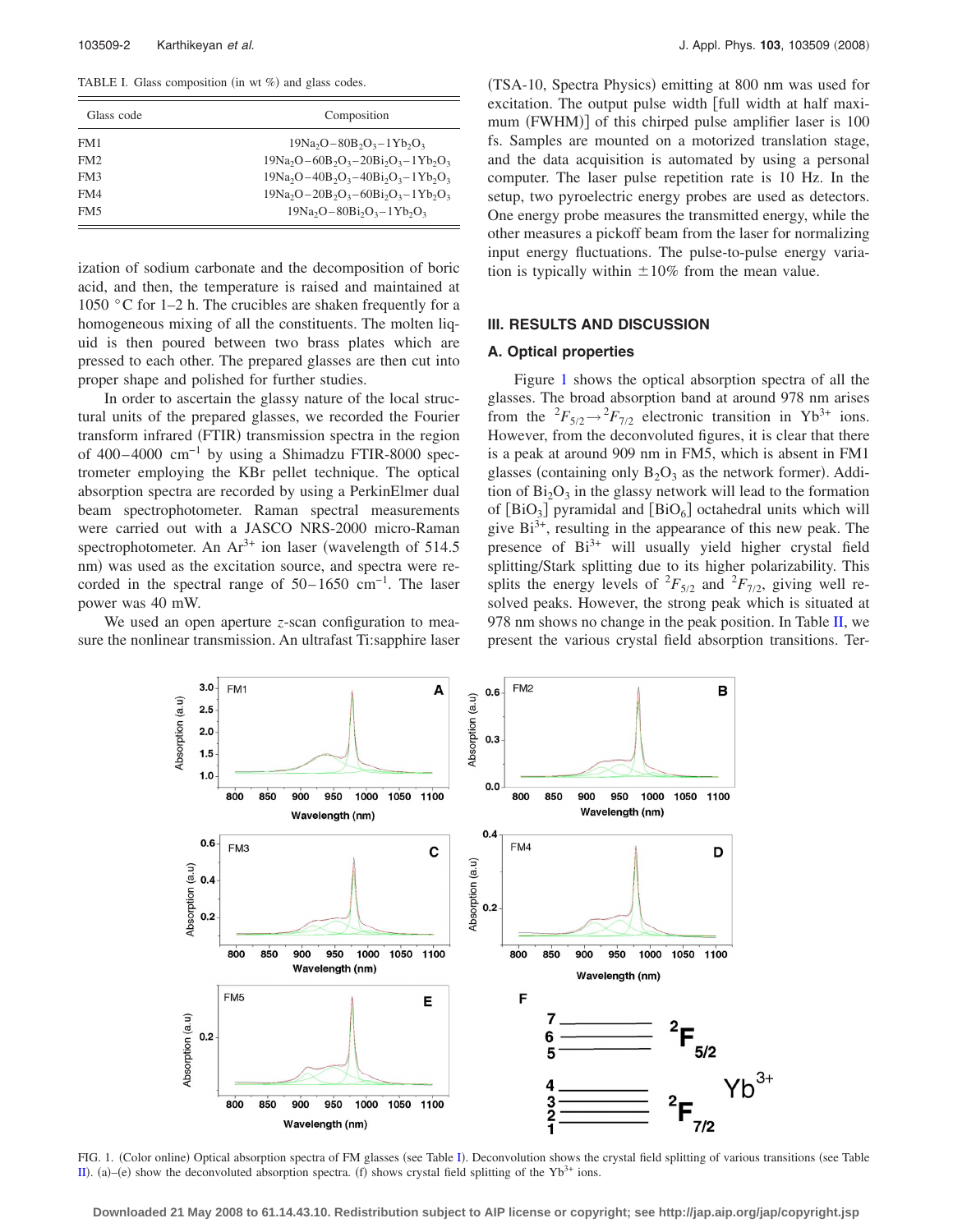<span id="page-2-0"></span>TABLE II. Various optical absorption transitions of  ${}^2F_{7/2} \rightarrow {}^2F_{5/2}$  due to crystal field splitting [see Fig. [1](#page-1-1)(f)].

|                    |                 | Crystal field splitting transitions of ${}^2F_{7/2(1,2,3,4)} \rightarrow {}^2F_{25/2(5,6,7)}$ (wavelengths are in nm) |                   |                   |                   |  |
|--------------------|-----------------|-----------------------------------------------------------------------------------------------------------------------|-------------------|-------------------|-------------------|--|
| Spectrum No. Glass |                 | $1 \rightarrow 7$                                                                                                     | $1 \rightarrow 6$ | $1 \rightarrow 5$ | $2 \rightarrow 5$ |  |
|                    | FM1             | 910                                                                                                                   | $\cdots$          | 978               | 1005              |  |
| 2                  | FM2             | 921                                                                                                                   | 953               | 978               | 1000              |  |
| 3                  | FM3             | 917                                                                                                                   | 952               | 978               | 1001              |  |
| 4                  | FM4             | 911                                                                                                                   | 950               | 978               | 1001              |  |
|                    | FM <sub>5</sub> | 910                                                                                                                   | 949               | 978               | 1003              |  |

nane *et al.*<sup>[17](#page-5-9)</sup> found a similar kind of splitting in oxyboroapatite crystal fibers, and their absorption spectrum shows a clear separation of peaks, but in our case, these peaks are merged because the present system is glassy in nature. Figure [2](#page-2-1) shows the optical absorption spectra of prepared glasses in the lower wavelength region, ranging from 200 to 800 nm. The broad absorption band in the 375–330 nm region is attributed to  $6s^2 \rightarrow 6s6p$  transitions of Bi<sup>3+</sup> ions,<sup>18</sup> which merges with glass absorption, extending up to 200 nm.

# **IV. FTIR SPECTROSCOPY**

Since  $B_2O_3$  is a good glass former, the addition of alkali and other metal ions to it will lead to the formation of several borate groups. To identify the local structure of the glasses, the FTIR spectra of all the glasses have been taken, which are shown in Fig. [3.](#page-2-2) The vibrational modes belonging to the borate groups are divided into three main IR spectral regions. The first region between 1200 and 1600  $cm^{-1}$  is due to the asymmetric stretching relaxation of the B–O bond of trigonal BO<sub>3</sub> units. The second region starts at 800 cm<sup>-1</sup> and ends at 1200 cm−1, which is assigned to the B–O bond stretching of  $BO<sub>4</sub>$  units. The final region lies at around 700 cm<sup>-1</sup>, and it is due to the B–O–B linkages in the borate network. In the present glassy system, all glasses except FM5 contain  $B_2O_3$ as a glass former, while in the FM5 system,  $Bi<sub>2</sub>O<sub>3</sub>$  functions as the glass former. In the IR spectral region, the vibrational modes of the bismuthate network have three fundamental vibrational bands which are observed at 820, 618, and 543 cm−1, respectively. With the strong polarizing cations,  $Bi^{3+}$  can reduce their oxygen-coordination number (6) from the  $[BiO_6]$  octahedral units and form a glass network into  $[BIO<sub>3</sub>]$  pyramidal units which belong to the  $C<sub>3*v*</sub>$  point group.

<span id="page-2-1"></span>

FIG. 2. (Color online) Optical absorption spectra of FM glasses in the range of 200–800 nm. THE Spectra of FM glasses (see Table [I](#page-1-0)). FIG. 3. (Color online) FTIR spectra of FM glasses (see Table I).

From the IR spectra, it is observed that there are several peaks which are either sharp, broad, or medium in bandwidth. The broad bands result from the highly degenerate vibrational states, thermal broadening of the lattice dispersion, and mechanical scattering of the powdered samples. Both FM1 and FM2 glasses show a broad band between 1023 and 920 cm−1. This is assigned to the vibrations of some boron atoms attached to nonbridging oxygen atoms in the form of  $BO_4$  units. The peak at 1100 cm<sup>-1</sup> arises from the stretching vibrations of B–O bonds. The vibrational peaks which are above 1400 cm<sup>-1</sup> are attributed to vibrations of B–O rings attached to bigger groups. Interestingly, in FM3, FM4, and FM5 glasses, several vibrational modes are missing. However, all three glasses show similar kind of spectra. The weak band at 460 cm<sup>-1</sup> is assigned to Bi–O symmetric stretching of  $[BiO_3]$  pyramidal unit, and the strong band at  $671 \text{ cm}^{-1}$  is assigned to bending vibrations of B–O–B in  $[BO_3]$  triangle units.<sup>19</sup> FM3 and FM4 show the band at 1330  $\text{cm}^{-1}$  because of  $\text{CO}_3^{2-}$  dissolved in the glasses, which arise from the  $Na<sub>2</sub>CO<sub>3</sub>$  used as a starting material. The vibration frequencies agree well with the values given in literature.<sup>20[–23](#page-5-13)</sup>

## **V. RAMAN SPECTROSCOPY**

Local and short range structural units can be easily identified by Raman spectroscopy. Figure [4](#page-3-0) shows the Raman spectral profiles of the prepared glasses. Among these, FM1 has a profile that is completely different from those of the other glasses. This is because FM1 contains only borate

<span id="page-2-2"></span>

**Downloaded 21 May 2008 to 61.14.43.10. Redistribution subject to AIP license or copyright; see http://jap.aip.org/jap/copyright.jsp**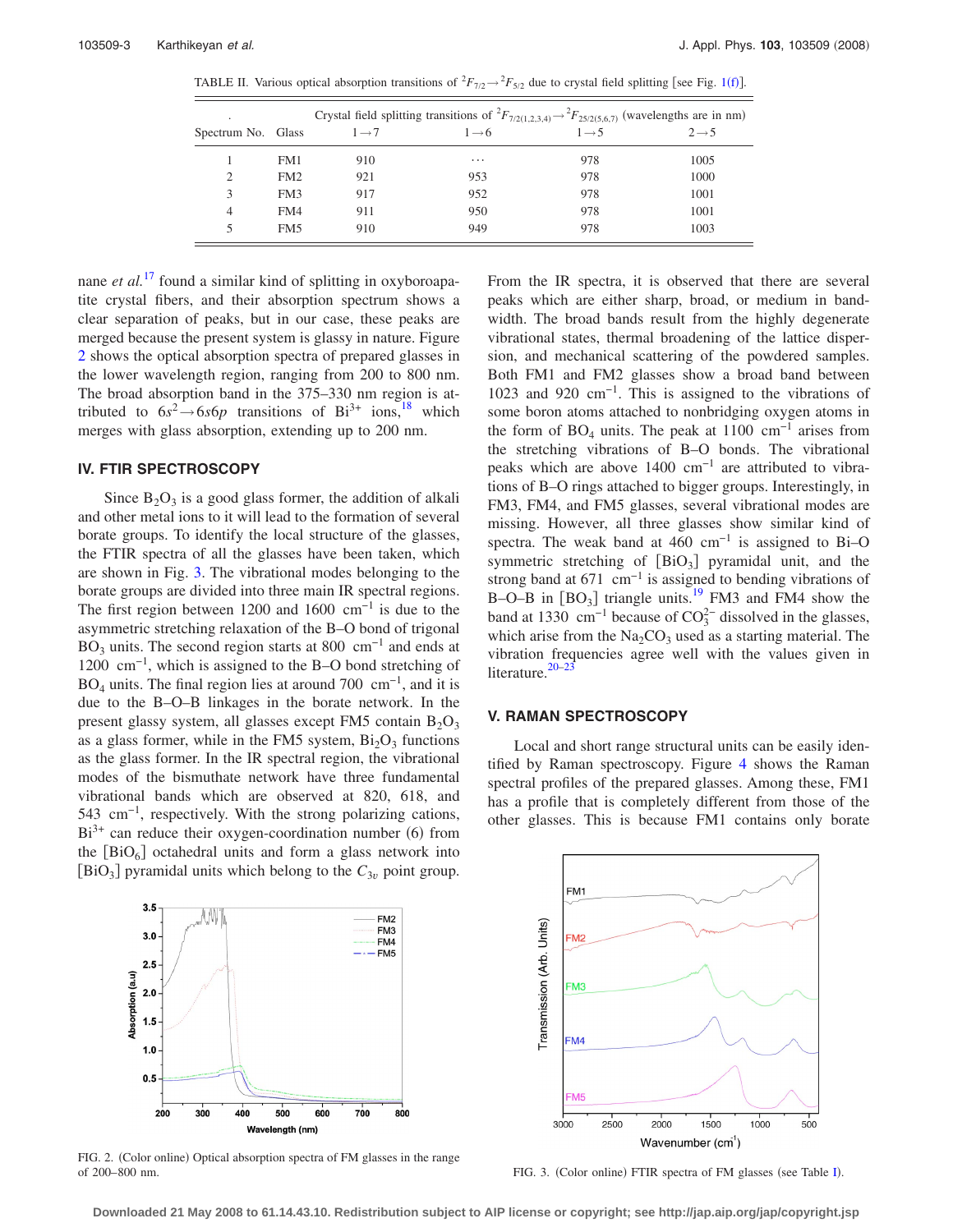<span id="page-3-0"></span>

FIG. 4. (Color online) Raman spectra of the glasses.

groups but other glasses contain  $Bi<sub>2</sub>O<sub>3</sub>$  groups also. In FM1 glass, the shoulder at 805 cm<sup>-1</sup> is attributed to localized breathing motions of the oxygen atoms inside the boroxol ring [Fig. [3](#page-2-2)(a)]. The 775 cm<sup>-1</sup> band is attributed to planar six-membered rings with one  $BO<sub>4</sub>$  terahedron, i.e., pentaborate, tetraborate, and triborate. In  $B_2O_3$  glasses, occurrence of bands at around 930, 770, 650, and 500 cm−1 is an indication of the presence of pentaborate groups in the borate glasses.<sup>24</sup> The inset of Fig. [3](#page-2-2)(a), the deconvoluted Raman spectrum, shows the presence of these peaks very clearly. In addition to that, individual peaks also are assigned to several borate groups. The band at 490  $cm^{-1}$  is due to contributions from a variety of borate groups, including six-membered rings with one or two  $BO<sub>4</sub>$  tetrahedral and diborate groups. In all of the glasses (except FM5 glass), the presence of the broad weak band at around 940  $cm^{-1}$  is due to vibrations of pentaborate, tetraborate, and connected diborate groups.<sup>21</sup> The very weak broad band at  $1115 \text{ cm}^{-1}$  is due to interconnected diborate groups. The band at  $1490 \text{ cm}^{-1}$  is assigned to the stretching of nonbridging B–O bonds attached to large borate segments. In particular, even though FM2 and FM3 glasses contain almost equal concentrations of  $Bi<sub>2</sub>O<sub>3</sub>$  and B2O3, their IR and Raman profiles are completely different from that of the FM1 glass. In FM2 glasses, the sharp band at 772 cm−1 is missing, showing that the formation of planar six-membered rings with one  $BO<sub>4</sub>$  terahedron is controlled by the addition of  $Bi<sub>2</sub>O<sub>3</sub>$ .

In bismuth borate glasses,  $Bi<sub>2</sub>O<sub>3</sub>$  appears as deformed [BiO<sub>6</sub>] groups, combinations of [BiO<sub>6</sub>] and [BiO<sub>3</sub>] groups, or only as  $[BiO_3]$  groups. The Raman spectrum of heavy metal oxides such as  $Bi<sub>2</sub>O<sub>3</sub>$  may be classified into four main regions, $^{22}$  which are the low wave number Raman modes (less than 100 cm<sup>-1</sup>), heavy metal ion vibrations in the range of 70– 160 cm−1, bridged anion modes in the intermediate 300– 600 cm−1 region, and nonbridging anion modes at higher wave numbers.

Considering  $Bi<sub>2</sub>O<sub>3</sub>$  containing FM glasses, the band at 140 cm<sup>-1</sup> is due to the presence of Bi<sup>3+</sup> cations as  $[BiO<sub>6</sub>]$ octahedral and  $[BiO_3]$  units.<sup>25[,26](#page-5-18)</sup> We conclude that the broad band centered at 401 cm−1 probably originates from Bi– O–Bi vibrations of the distorted  $[BIO_6]$  units. The very weak shoulder at around 635 cm−1 present in FM2 and FM3 is due to Bi–O-stretching vibrations of  $[BiO_6]$  octahedral units as well as *meta*-borate vibrations, but this shoulder disappears in FM4 and FM5 glasses, and the shoulder that appears at around 535 cm−1 is attributed to Bi–O–Bi stretching vibra-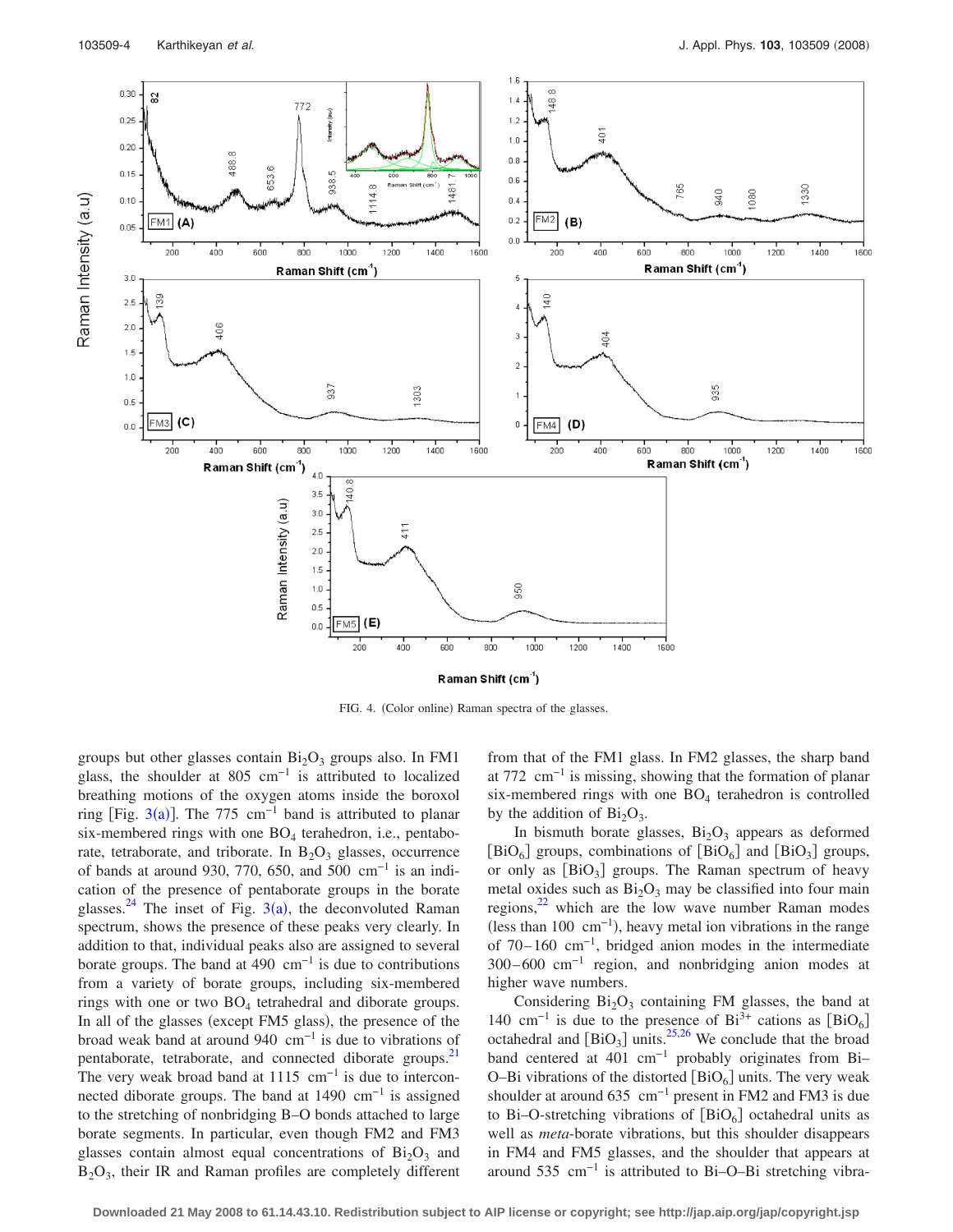<span id="page-4-0"></span>

FIG. 5. Variation of FWHM of the 405 cm−1 band with the concentration of  $Bi<sub>2</sub>O<sub>3</sub>$ .

tions. The broad band which is present only in FM2 at 1345 cm−1 and which is shifted toward 1303 cm−1 in FM3 and FM4 glasses is attributed to  $BO<sub>2</sub>O$  triangles linked to BO4 units. Interestingly, this particular band is absent in FM1 and FM5 glasses. It clearly implies that a moderate concentration of  $Bi<sub>2</sub>O<sub>3</sub>$  will yield the above specified borate group.

In Raman spectroscopy on glasses, the measure of the disorder in the amorphous structure is represented by the half width of Raman bands.<sup>25,[27](#page-5-19)</sup> Figure [5](#page-4-0) shows the variation of half widths of 405 cm<sup>-1</sup> bands with the concentration of  $Bi<sub>2</sub>O<sub>3</sub>$ . It is clear that the FWHM is reducing with the increase in  $Bi<sub>2</sub>O<sub>3</sub>$  concentration, implying that the disorder degree of  $[BiO_6]$  is reducing. Optical absorption spectroscopy results also support the above result; i.e, with the increase in  $Bi<sub>2</sub>O<sub>3</sub>$  concentration/decrease in disorder degree of  $Bi<sup>3+</sup>$  ions, the new transition  ${}^2F_{7/2(1)} \rightarrow {}^2F_{5/2(6)}$  transition starts appear-ing (see Table [I](#page-1-0)).

## **VI. NONLINEAR OPTICAL PROPERTIES**

In glasses containing heavy metal ions such as  $Pb^{2+}$  and  $Bi<sup>3+</sup>$ , the filled electronic shells of the ions effectively screen the outer electrons from the nucleus, thus permitting large charge displacements to occur under the influence of an applied electric field (optical field). These large displacements cause anharmonic effects resulting in large cubic hyperpolarizabilities. $\frac{28}{3}$  In addition, the ions give rise to the highly distorted coordination polyhedral, and they contain nonbonding lone electron pairs, further contributing to the nonlinearity. Structural studies show that these glasses have Bi–O–Bi, Bi–O–B, and Bi–O–Na local structures. These local structures will generate a large number of nonbridging oxygens (as  $O_2^{2-}$  ions), which will enhance the molar refraction of the glasses. Increasing the ionic radius of nearby cations is found to enhance the molar refraction of oxide glasses

further, because the ion refraction of the cation itself increases and the asymmetry of the electric field around the  $O_2^{2-}$  ion becomes large.<sup>29</sup> The electronic third order susceptibilities of these type of glasses will be in the order of 10−13 esu, [30](#page-5-22) making them suitable candidates for all-photonic devices.<sup>9</sup> From our previous studies on sodium borobismuthate and lead borate glasses, we found that there is no appreciable change in the nonlinear absorption coefficient between resonant and nonresonant excitations, when excited by 100 fs laser pulses. $31$  In the present work, we investigate the absorptive nonlinearity of the glasses by performing open aperture *z*-scan measurements at 800 nm using ultrashort laser pulses of 100 fs pulse duration.

By studying the temporal dynamics in glasses containing  $Bi<sub>2</sub>O<sub>3</sub>$ , Sugimoto *et al.*<sup>[29](#page-5-21)</sup> found that these glasses show electronic response times faster than 200 fs. Similarly, Yu *et al.*[32](#page-5-24) have measured the optical nonlinearity of lead bismuth gallium glasses through the optical Kerr gate method and found that the temporal response is faster than 350 fs. These results show that the obtained nonlinearity originates mostly from electronic polarization.<sup>33</sup>  $z$ -scan experiments are single beam experiments, where the pumping and probing of the medium are done by the same laser pulse. Therefore, the observation of an optical nonlinearity when excited by 100 fs laser pulses indicates that the nonlinearity has an ultrafast component, with an onset time of less than 100 fs. It may be noted that excitation and measurement with the same ultrashort pulse will prevent nonlinear thermal effects in the sample from being measured. Moreover, nonlinear effects arising from excited state populations will also not be measured. Thus, the measured nonlinearity will originate primarily from the nonlinear electronic polarization.

In our *z*-scan experiment, femtosecond pulses of approximately 7.5 microjoules energy were focused by using a lens, and the sample was translated along the beam axis through the focal region over a distance longer than the confocal distance. For an exciting Gaussian beam of wavelength  $\lambda$ , the beam radius at position *z* is given by  $\omega(z) = \omega(0)[1]$  $+(z/z_0)^2$ <sup>1/2</sup>, where  $\omega(0)$  is the focal spot radius and  $z_0$  is the Rayleigh range given by  $\pi \omega(0)^2/\lambda$ . Therefore, knowing the energy of the laser pulse, the input laser fluence, and intensity can be calculated for each *z* value. Results obtained from the open aperture  $z$  scan are redrawn in Fig.  $6$ , where we have plotted the normalized transmission of the sample as a function of the input laser intensity. The nonlinear transmission data fit well for a three-photon type absorption nonlinearity. The transmission equation for a three-photon nonlinearity is given by  $15$ 

$$
T = [(1 - R)^2 \exp(-\alpha_0 l)/p_0 \sqrt{\pi}]
$$
  
 
$$
\times \int_{-\infty}^{\infty} \ln[\sqrt{1 + p_0^2 \exp(-2t^2)} + p_0 \exp(-t^2)]dt, \qquad (1)
$$

where *R* is the surface reflectivity.  $p_0$  is given by  $[2\gamma(1)]$  $-R$ <sup>2</sup> $I_0^2L$ <sup>1/2</sup>, where  $\gamma$  is the three-photon absorption coefficient. *L* is given by  $[1 - \exp(2 - \alpha_0 I)]/2\alpha_0$ , where *l* is the sample length.  $\alpha_0$  is the linear absorption coefficient and  $I_0$  is the on-axis peak intensity. The calculated three-photon coefficients are given in Table [III.](#page-5-27) The values are found to in-